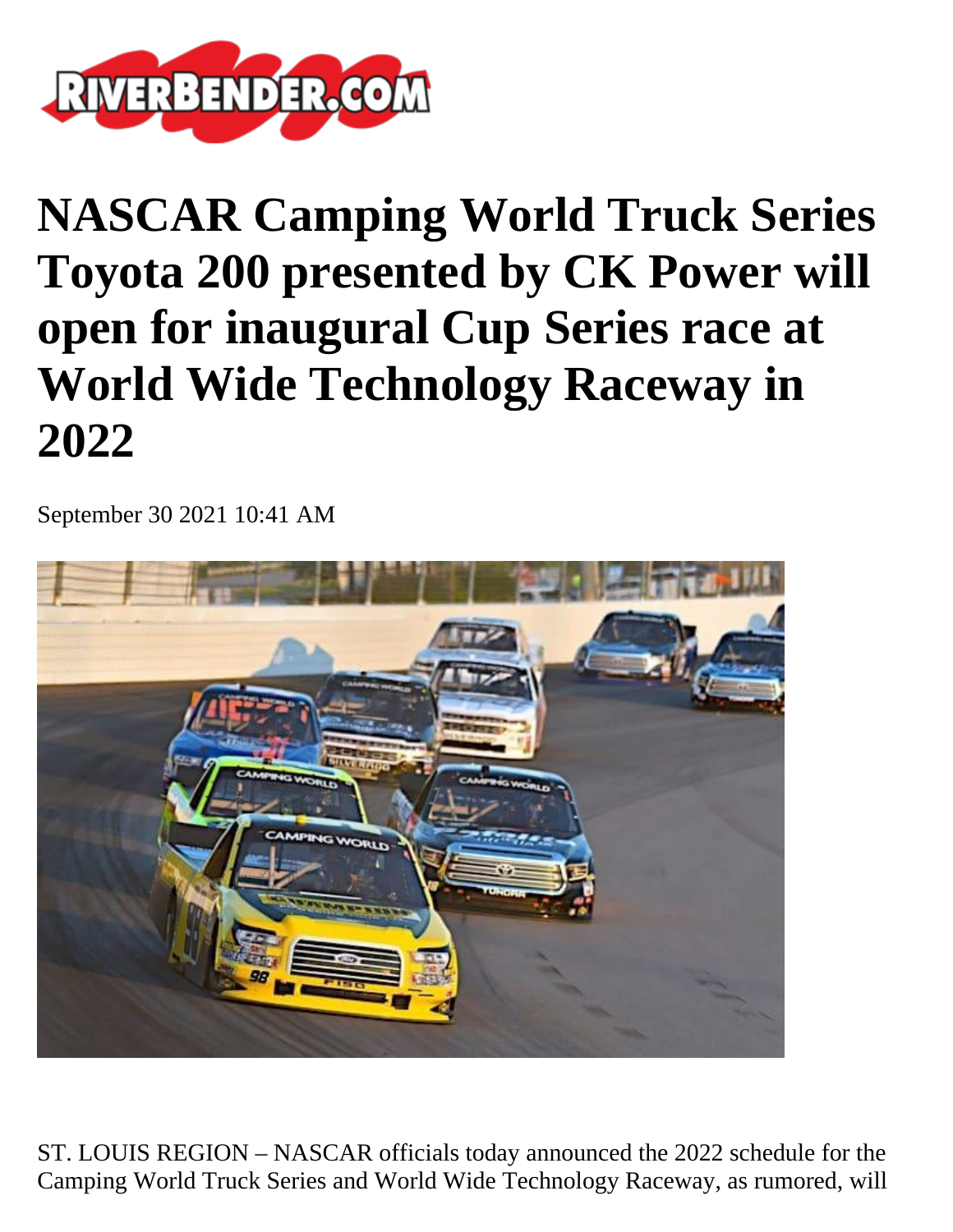host a doubleheader on the weekend of June 4-5. The NASCAR Camping World Truck Series Toyota 200 presented by CK Power will open the weekend on June 4 as a lead-in to WWTR's inaugural NASCAR Cup Series race on June 5. Starting times and television assignments will be announced later.

WWTR's Camping World Truck Series races have established many young drivers as prime talent, ready for the sport's premier class. Victories on WWTR's challenging 1.25 mile oval – with two different sets of turns –

have helped propel Darrell "Bubba" Wallace Jr., Cole Custer, Christopher Bell and Ross Chastain to rides in the NASCAR Cup Series. Sheldon Creed's win at WWTR in 2020 helped cement the series championship.

"Our NASCAR Camping World Truck Series race has been a staple on our schedule since 2014 and has always produced incredible racing action," said WWTR owner and CEO Curtis Francois. "Combining the Truck Series and the NASCAR Cup Series on the same weekend was the perfect complement to our schedule. This is the perfect time to plan a weekend getaway to World Wide Technology Raceway for two full days of history-making entertainment."

Race weekend schedules and event pricing will be released on Monday, November 1.

Early weekend-ticket purchase options will be offered to existing ticket holders and priority deposit holders beginning Monday, November 15.

Public weekend combo tickets will go on sale Wednesday, December 1.

Single-day NASCAR Cup Series and single-day Truck Series tickets will be released for sale on Wednesday, December 15.

For more information on WWTR, please visit [www.WWTRaceway.com](http://www.wwtraceway.com/) or call (618) 215-8888. Follow WWTR on Twitter, Facebook, and Instagram.

## *About World Wide Technology Raceway*

*World Wide Technology Raceway (WWTR) is the home of INDYCAR, NASCAR and NHRA racing in the St. Louis region. Located just five minutes from downtown St. Louis and covering more than 600 acres, WWTR is the largest outdoor entertainment facility in the area. WWTR's facilities include a 1/4-mile drag strip, 1.25-mile superspeedway, recently expanded 2.0-mile road course, a state-of-the-art karting facility, a 14-acre, multi-purpose dirt off-road venue and the Gateway Drive-In Theater at World Wide Technology Raceway. WWTR acquired Gateway National Golf Links, adjacent to the*